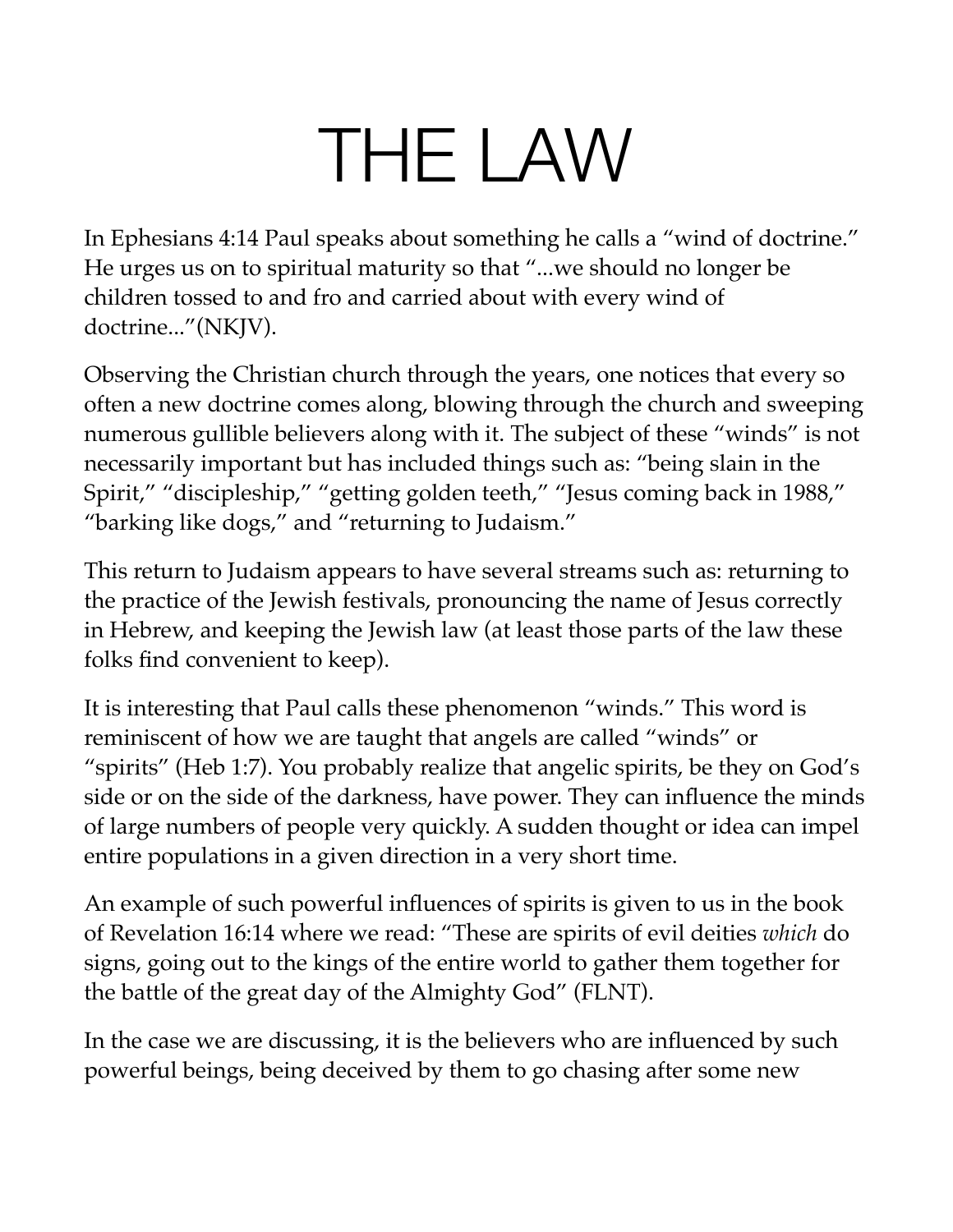Christian fad, practice or teaching. This seems to be a very common phenomenon today.

In his day, Paul was constantly "battling," through his writing and teaching, with those who were insisting on the practice of Judaism. This theme is persistent throughout his writings. It seems that there were many converted Jews who did not understand the gospel message thoroughly. They still wanted to cling to their old religious ways.

To combat this message and tendency, Paul used many and various arguments. We will spend some time here and examine some of them. Although many readers may wonder why this subject is even being discussed – perhaps thinking that the book of Galatians should be enough to persuade anyone and everyone – this does not seem to be the case.

Let us begin by examining a passage in Matthew 5:17,18 which many quote in their attempts to justify a return to, or a keeping of, the law. We read: "Do not think that I came to destroy the law or the prophets. I did not come to destroy, but to fulfill. For truly I say to you, until heaven and earth pass away, not one jot or one tittle will in any way pass away from the law, until all things are fulfilled" (FLNT).

Please notice that Jesus did not say the law would not pass away until it all was thoroughly, finally and correctly kept. Instead, He used the word "fulfilled." This Greek word PLEROO means: "to make full, complete, consummate."

It is beyond question that the Old Testament law was full of typology. It was sort of a prefiguring or "shadow" of the spiritual realities which were to come to us in Jesus Christ. Hebrews 10:1 teaches us: "For the law, being a shadow of the good things to come and not the very substance of those things, can never make those who draw near perfect..." (FLNT).

In Colossians 2:17, after listing a number of the demands of the law, including what kind of food you eat and drink, or observing the feast days or the Sabbath day, Paul says: "This is because these things are just a shadow of the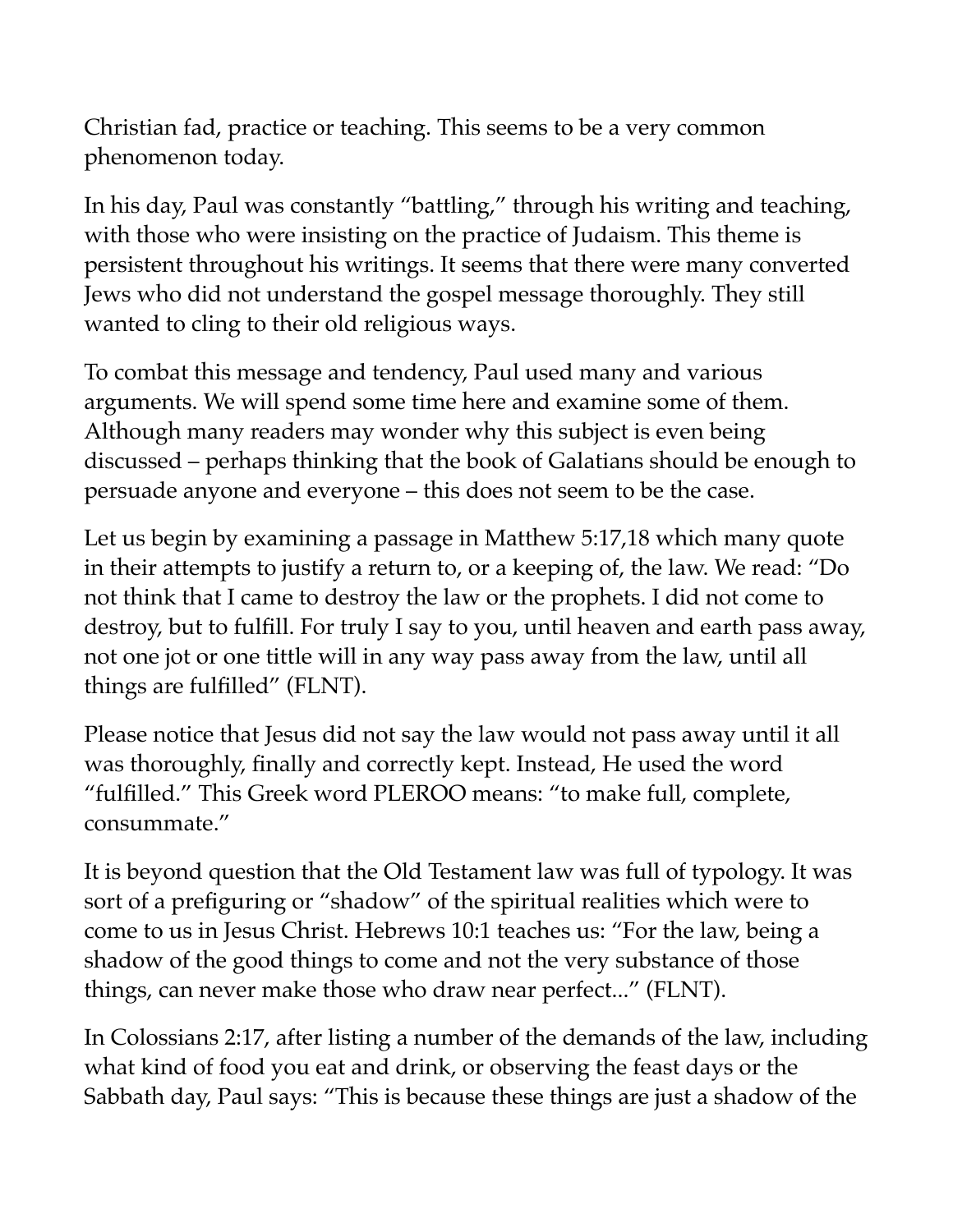*spiritual* things *which were* to come, but the fulfillment {or substance} of them is now in the Anointed One"(FLNT).

There is no doubt that Jesus, in His life, death and resurrection, partially fulfilled the law. One of the most obvious fulfillments was the legislation concerning the necessity of the Jews sacrificing a lamb on the day of Passover. It seems obvious that Jesus fulfilled this "shadow" of the law with the sacrifice of Himself so that God would "pass over" our sins and not condemn us to destruction.

There are also countless other aspects of the law that Jesus fulfilled, completed and consummated. Yet this is only a part of what God means when He speaks about the law being "fulfilled" in Matthew.

You see, the law is a kind of definition of God's righteousness. It is sort of an abbreviated form of, or a description of, the character of God. What he is like, of what He approves and disapproves, what harmonizes with His character and what doesn't, is written down for us in His law.

I use the word "abbreviated" here because it is impossible, with human words, to describe the totality of God's holiness and righteousness.

God gave us His law so that we could understand a little of who and what He is. One of His desires in so doing was that man would become holy as He is.

This is very important. God really does want us to become holy. As part of this project on His part, He gave us His law so that we could glimpse a small part of His holiness. Although the history of the Jews shows us that this lawgiving was not powerful enough to accomplish God's objective, He has not given up on this goal to make us holy. He is still working on this project today, however now He is working in a new and living way through Jesus Christ.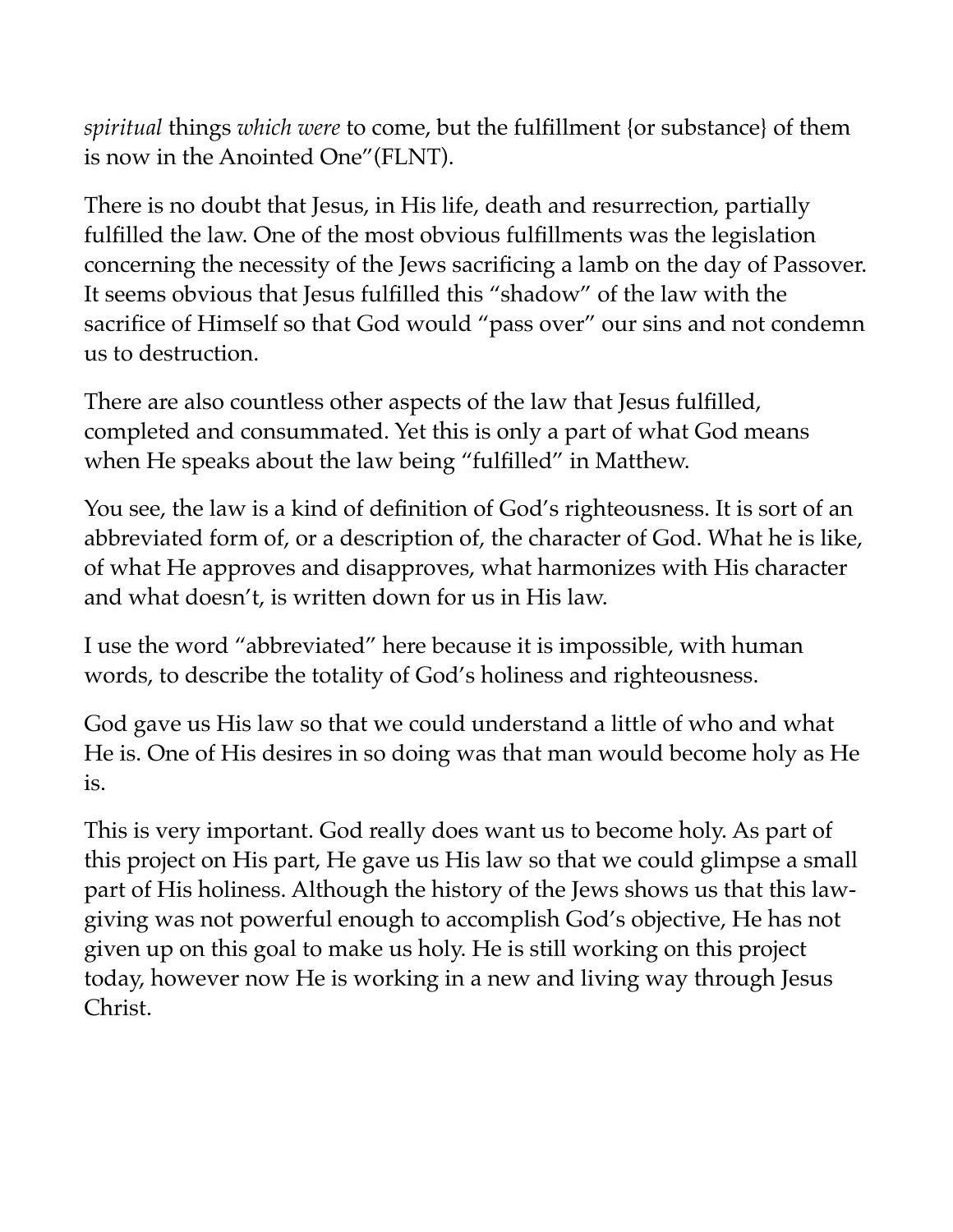When we speak of fulfilling the law, we mean to say that its objectives are being accomplished. It means that God's purposes in giving the law have been completed. Simply adhering strictly to the law is not "fulfilling" it.

When Jesus lived His life on this earth, He lived out this God's righteousness. He never once did or said anything which violated God's holy nature. His life, including His speech, actions, attitudes and even the expression of His face, expressed the Father's holiness in every way. This was one of the ways in which He fulfilled the law.

Yet this was not the end. We already stated that Jesus' fulfillment of the law was "partial." Why is that? Did He fail in some way? No! It is because it is God's will for His people, His church to also "fulfill" the law. This means that we too are supposed to live out a genuine righteousness: the righteousness of God himself. Jesus' fulfillment of the law was limited because it only involved one person. Now God's will is for this fulfillment to occur in a much larger way.

How is this going to happen? Is it accomplished by following the law or being filled with the life of the Father? Is it done by human efforts or willpower, determination, etc? Of course not! It is done by the holy life of Jesus living in us.

Romans 8:4 teaches us that God's Son did His work: "...so that the ordinances of the law would be fulfilled in those who don't conduct their lives following the flesh [which includes keeping the law] but following the Spirit" (FLNT). You see, in believers also there is supposed to be an ongoing, daily fulfillment of God's law. Jesus' plan is not to do away with law. It is also not for us to continue trying to keep it. Instead it is to fulfill it by His living in us and through us.

To combat the tendency of those who did not really understand the gospel message and were trying to revert to keeping the law, Paul used various types of arguments. He was trying, through many different means, to show believers that the law is no longer in force for them.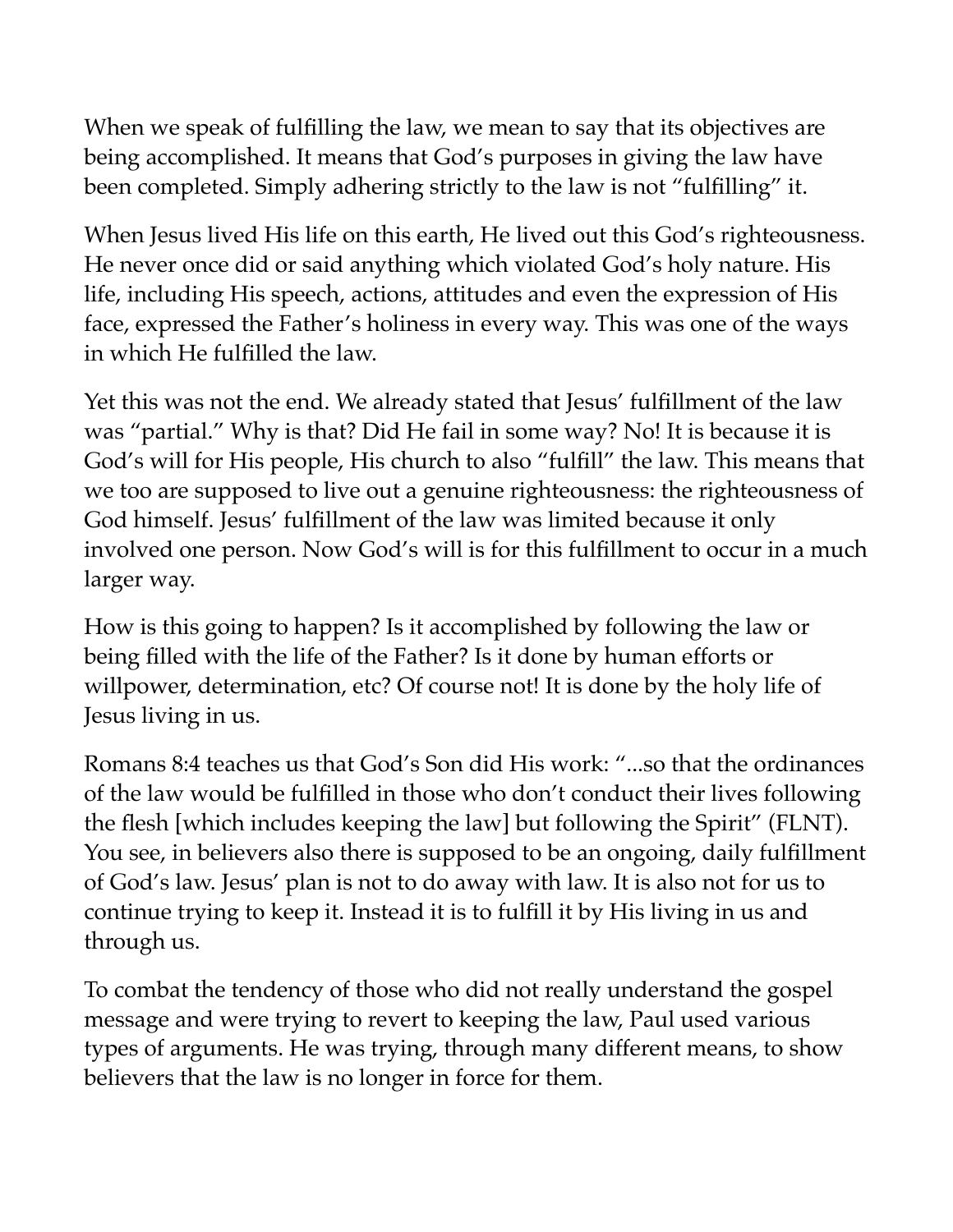One of these arguments, which we read about in Romans 7:1-6, involves the picture of marriage. Paul reminds us that, according to the law, a woman is "bound" to her husband as long as he is alive. But if he dies, she is freed from the bond of the law to her husband. He then states that: "...you also have died to the law [which was our previous 'husband'] through the body of the Anointed one, so that you could be *legally* 'married' to another, even to the One who has risen from the dead, so that we would bear fruit to God" (FLNT).

Wait a minute. Did he say that we "have died to the law"? In verse one of this same chapter Paul says: "...the law has dominion over a man as long as he is alive?" But if we are dead – that is we have died with Jesus – then the law can no longer be considered to be in force. It has no application and can have no application to dead men which is what Paul insists that we are.

Furthermore, by saying that we should "be bearing fruit to God" (vs 4) he means that we should be exhibiting Jesus' righteousness or "fulfilling the law" instead of keeping it. In Philippians 3:9 Paul reaffirms this by saying: "*I want* to be found in him not have a righteousness of my own which comes from keeping the law but one which is through the faith of the Anointed One, *i.e.* God's own righteousness *which is ours* through faith" (FLNT).

Let us read another passage together. "For when we were in the flesh, the sinful passions which are *exposed* through the law worked in our members to bring forth the fruit of death. But now we have been freed from *the demands of*  the law – dying to that in which we were held – so that we can be serving in newness of the Spirit and not in the oldness of the letter *of the law*" (Rm 7:5,6 FLNT). This then is one of Paul's very strong arguments: we are now dead and therefore the law does not apply to us.

Paul reinforces his argument about our death putting an end to the law saying: "For since I 'legally' died *with the Anointed One*, I died to the law also, in order that God would *now* be my life *source*" (Gal 2:19 FLNT).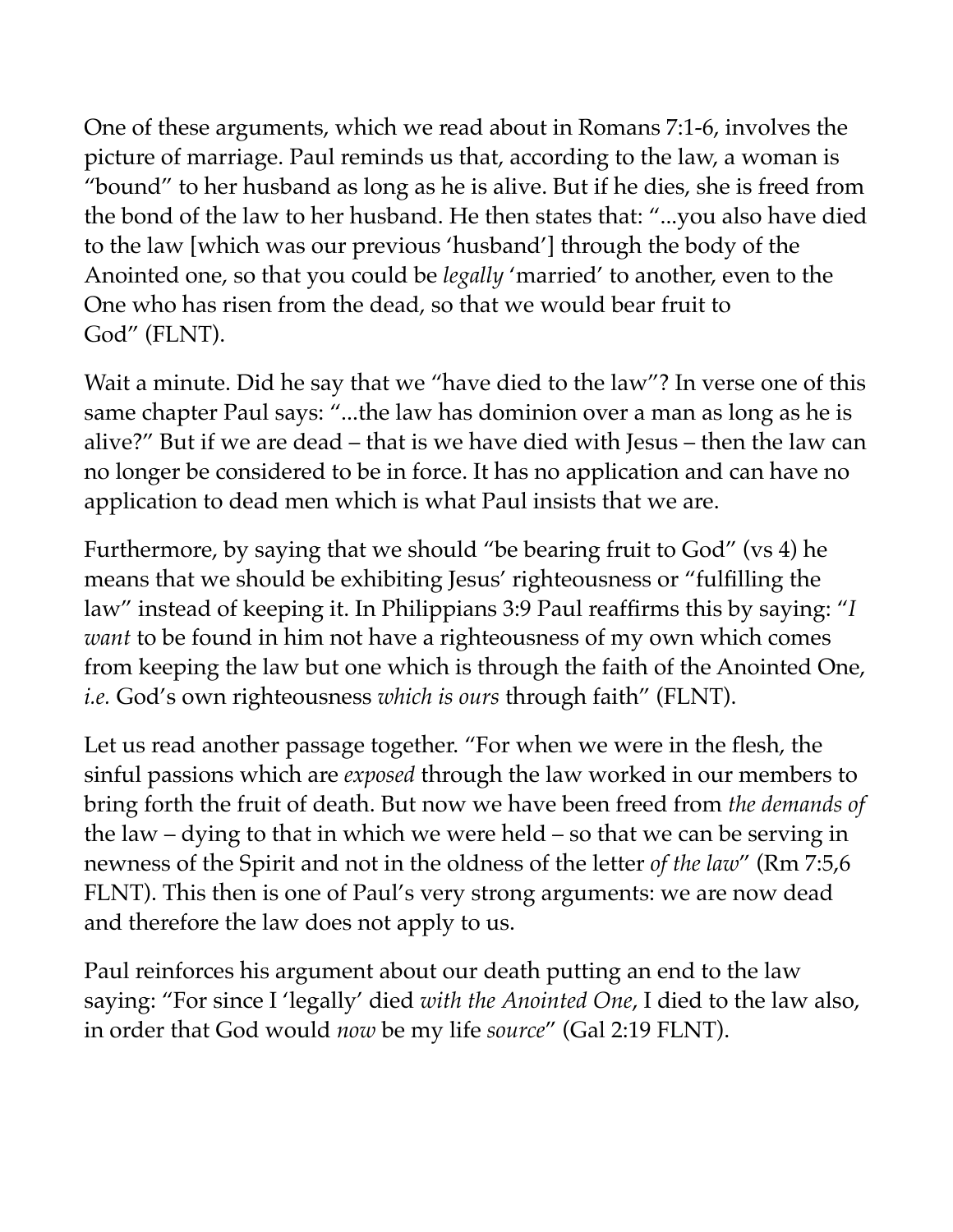Another one of Paul's arguments against the law is that these "ordinances" have been blotted out. We read in Colossians 2:14: "*He* blots out the array of written ordinances which were against us and even opposed to us. He has taken it out of the way, nailing it to the cross."

Obviously, these "ordinances" are the demands of the law which Moses wrote down. Then he continues his argument in verse 16 saying: "Therefore, *since the written ordinances have been 'blotted out,'* let no one judge you with respect to *religious ordinances such as* what kind of meat you eat, what you drink, or concerning a *religious* feast day, or *observing* a new moon, or a Sabbath day. This is because these things are just a shadow of the *spiritual*  things *which were* to come, but the fulfillment of them is *now* in the Anointed One" (FLNT).

Paul then repeats his earlier argument concerning our death and how it impacts our relationship to the law. He says in verses 20 and 21: "Since you died with the Anointed One to the essence of this world, why, as though still a part of the world do you subject yourselves to earthly, *religious* ordinances *such as*: don't touch this, don't eat that, or don't handle some other thing? These are *just regulations* concerning perishable things, all of which are destined for destruction." Obviously such human ordinances have no value to dead people.

Another of Paul's arguments against law keeping by believers has to do with a curse. He reasons: "For everyone who depends on the works of the law *to be right with God* is under a curse..." (Gal 3:10 FLNT). Why should depending on the law, which was given by God, bring us under a curse? It is because we can't do it. We are not strong enough to keep the law. Even with the "help" of the Holy Spirit we just can't do it.

Therefore, since we end up failing to keep it, we come under the curse of not keeping the law. Paul then shows us how Jesus took this curse upon Himself by being crucified thus freeing us from trying to keep the law which brings us under this curse.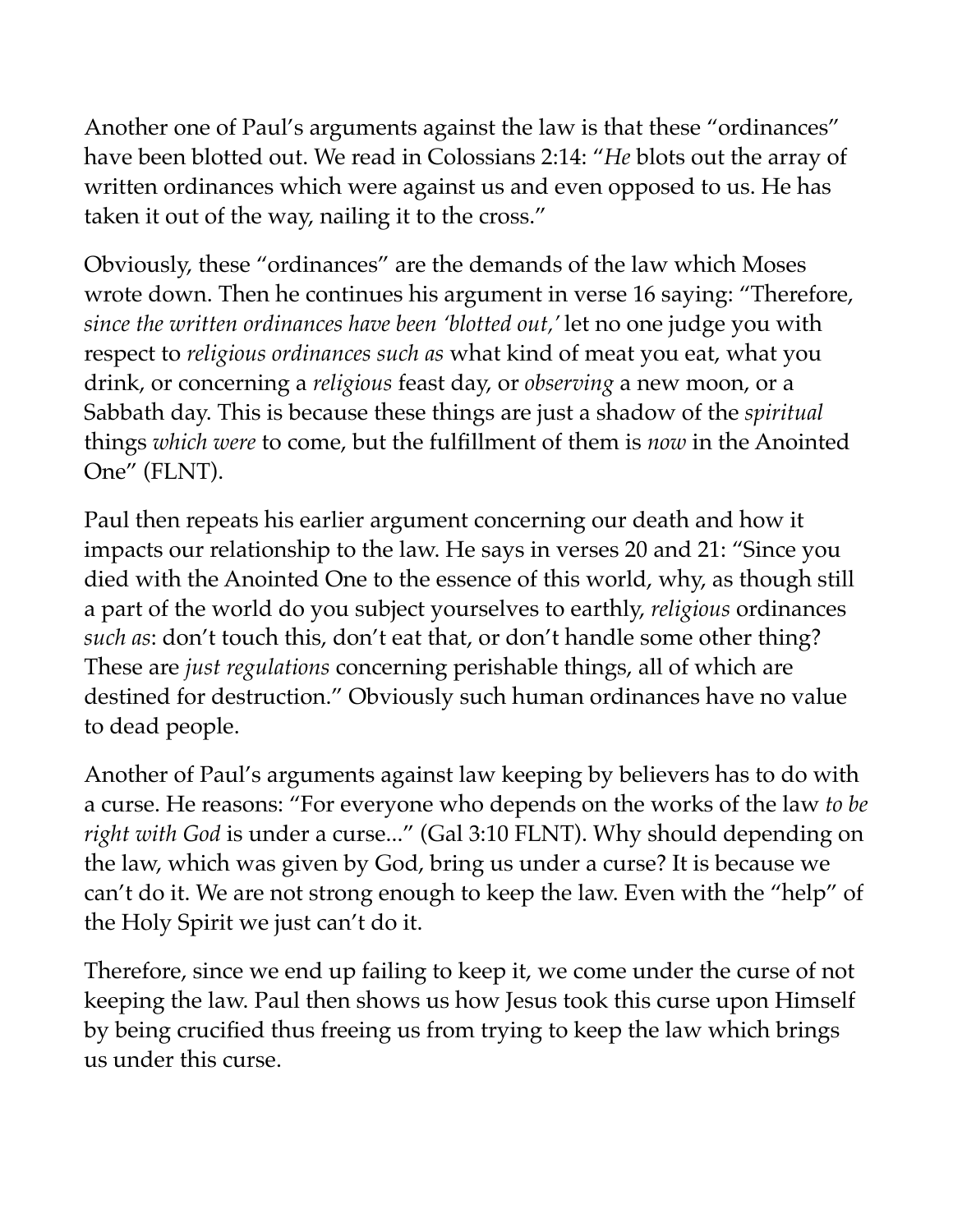Paul teaches us that: "For the Anointed One is the end of the law resulting in righteousness for everyone who is believing" (Rm 10:4 FLNT). So, Paul says that Jesus is the "end of the law."

How can this be when Jesus taught us that the law would not pass away? It must be that in Jesus we fulfill the law. It is ended by being fulfilled. Please notice that this happens by our living, ongoing faith. We are freed from the old law so that we can be governed by another law. This new law is called: "The law of the spirit of life in Christ Jesus" (Rm 8:2 NKJV).

Paul also teaches us that the law is being "discarded." In the passage of 2 Corinthians 3:7-13 he speaks about the "ministry of condemnation" which was written by "engraving on stones." This then must refer to the ten commandments which were written on two stone tablets and, by implication, the entire Old Testament law.

He then tell us that this "ministry of condemnation" is "being discarded. "For if that which is being discarded had glory, that which remains is much more glorious" (2 Cor 3:11 FLNT). This word translated "discarded" here in Greek is KATARGEO which means:

According to Dodson: I bring to naught, sever, abolish (a) I make idle (inactive), make of no effect,

annul, abolish, bring to naught, (b) I discharge, sever, separate from.

According to Strong:

to be (render) entirely idle (useless), literally or figuratively

According to Thayer:

1) to render idle, unemployed, inactivate, inoperative

1a) to cause a person or thing to have no further efficacy

1b) to deprive of force, influence, power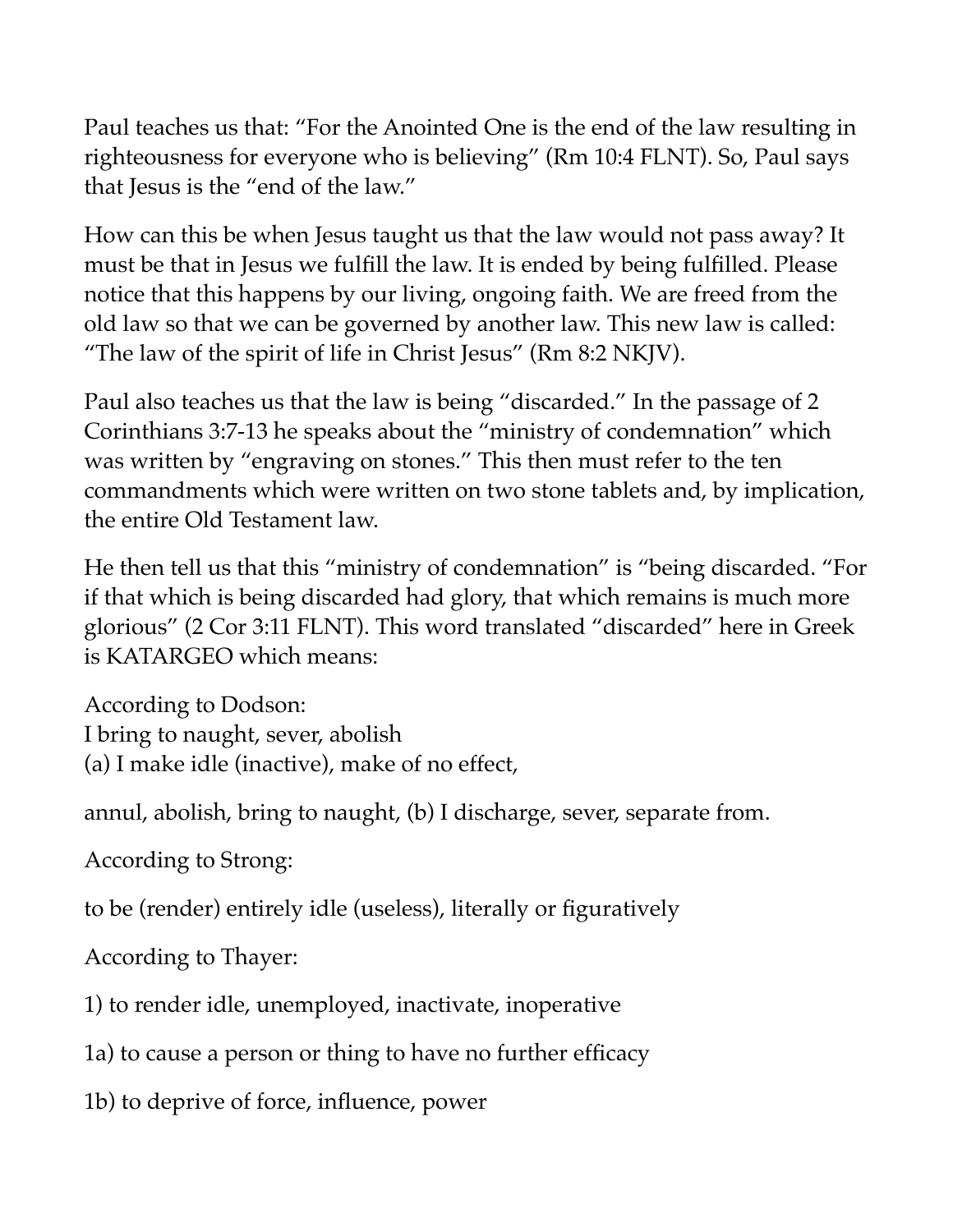2) to cause to cease, put an end to, do away with, annul, abolish

2a) to cease, to pass away, be done away

2b) to be severed from, separated from, discharged from, loosed from any one

Paul explains that even though this "ministry of condemnation" had a kind of glory, there is an even greater glory. That is the glory of Jesus living out His life through us.

## **TAKING AWAY THE VEIL**

Further on, using the analogy of the veil Moses put over his face to hide the glory which shone there, he speaks about a veil which is covering the minds of the Jewish people. He then says that this veil remains over them. They cannot see clearly. What is it that they can't see? It is that: "...*it is* not being revealed to them that *the old covenant* is discarded in the Anointed One" (2 Cor 3:14 FLNT).

Now some might think that it is the "veil" which is being discarded according to these verses. But no, it is the taking away of the veil that lets them see what is *really* being discarded. It is the Old Covenant which is discarded in Jesus Christ. Unfortunately, for many today this veil still remains in place.

In chapter four of Galatians, Paul spends a lot of time developing a theme. This theme is that those who are "under the law" – that is those obligated to keep it – are in bondage. This bondage is so severe that he compares it to being a slave. In essence, he says that before we knew Christ, "...we were enslaved under the earthly principles *of the law*" (Gal 4:3 FLNT). "But when the time came for the fulfillment *of his purposes*, God sent forth his son, born of a woman, born under the law, so that he could release by ransom those who were under the law..." (Gal 4:4,5 FLNT).

Later in this same chapter he continues with this theme using the allegory of Hagar (the maid of Abraham's wife, with whom he had a son) and his son Isaac who was born from his true wife.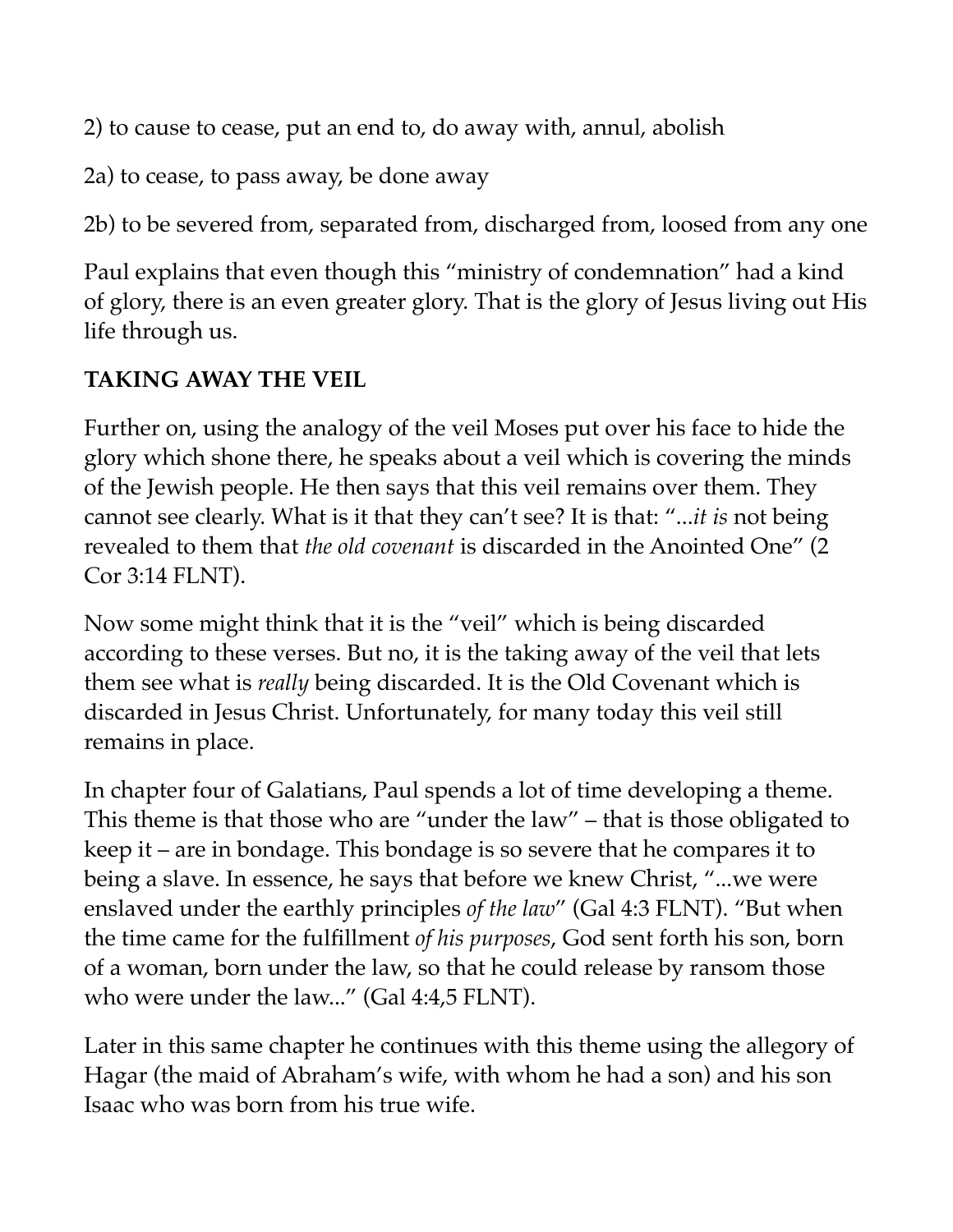He begins by saying: "Tell me, you who desire to be under the law, don't you understand what the law says?" "These things contain an allegory. For these women represent two covenants. One is from mount Sinai, bearing children for bondage *to the law*, which is Hagar. Now this Hagar is mount Sinai in Arabia and corresponds to the Jerusalem that now is, for she is in bondage *to the law* with her children" Gal 4:24,25 FLNT).

Paul concludes this explanation by saying: "For freedom the Anointed One set us free. Stand firm, therefore, and don't be tangled up again in a yoke of bondage *to the law*" (Gal 5:1 FLNT).

In fact, a careful reading of the entire letter to the Galatians makes it very clear that God has something much better in mind for us than trying to practice the law. "For you, brethren, were called to freedom. Only don't use your freedom as an opportunity to gratify the flesh, but through love serve each other as slaves. For the whole law is fulfilled in one word, even in this: 'You shall love your neighbor as yourself'" (Gal 5:13,14 FLNT).

Of what use then is the law? The law is useful to convict us of sin. Paul teaches us that the law is sort of a tutor or schoolmaster. Its purpose is to teach us about righteousness and so bring us to Christ to attain that righteousness.

We read: "So the law has become our tutor to bring us to the Anointed One so that we might be being considered just through faith. But now that faith has come, we are no longer under a tutor *(the law)*. For you are all children of God through faith in the Anointed One, Jesus" (Gal 3:24,25 FLNT).

Paul also teaches about another reason for the law. We read in 1 Timothy 1:8-11 "But we know that the law is good if a man uses it correctly, which is using it with the following understanding: that the law is not made for a righteous man but for the rebellious and the unrighteous; for the ungodly and the sinners; for the unholy and the morally unrestrained; for murderers of fathers and murderers of mothers; for assassins; for the sexually immoral; for pedophiles; for kidnappers; for liars; for those who don't keep their word;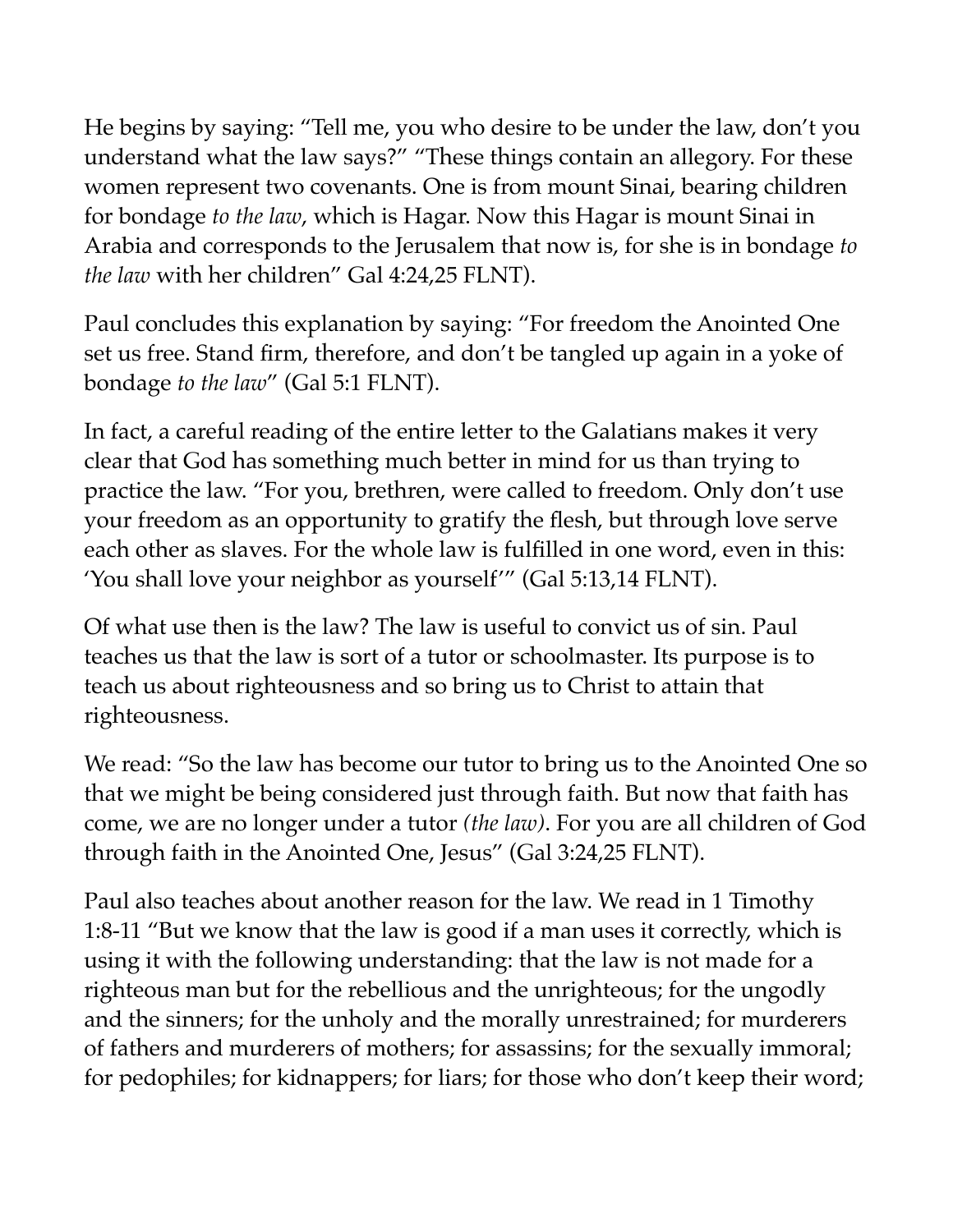and for those who practice anything else which is in opposition to healthy teaching and not in harmony with the message of good news of the glory of the blessed God with which I was entrusted."

When we receive the life of God through Jesus, we should be being made righteous from the inside out. We should be expressing God's own holiness more and more.

But if we are not; that is, if we are resisting the operation of the Holy Spirit to convict us of some sin in our life, then the law can show us where we are wrong. It can't fix the problem, but it can certainly shine light into us so that we can see where we are not righteous as God is.

#### **THE WRITER OF HEBREWS**

The writer of Hebrews makes another kind of argument concerning the law. His reasoning concerns the priesthood. He reminds us that the priesthood of Aaron was established through the law of Moses. Then he shows us that today Jesus is our High Priest similar to Melchizedek of the Old Testament. He then reasons that to have a new priest from a tribe which does not descend from Levi requires a change of the law.

Since it was by the Old Testament law that Aaron and his descendants were made priests something must change. He says: "For when the priesthood is changed it becomes necessary to change the law also" (Heb 7:12 FLNT).

He goes on to say that God's oath which He swore to make Jesus a priest "annuls" the previous law from which Aaron derived his priesthood. We read: "For in this pronouncement [of verse 7:17] there is an annulling of the previous commandment..." (Heb 7:18). If, therefore, we accept Jesus of Nazareth as our High Priest today, we must also accept the fact that the old law has been annulled to make room for Him as High Priest.

(Now the reader should realize here that you can't just change a part of the law. It is a complete document and must be accepted or rejected as a whole. You cannot just pick and choose which laws you wish to keep and which you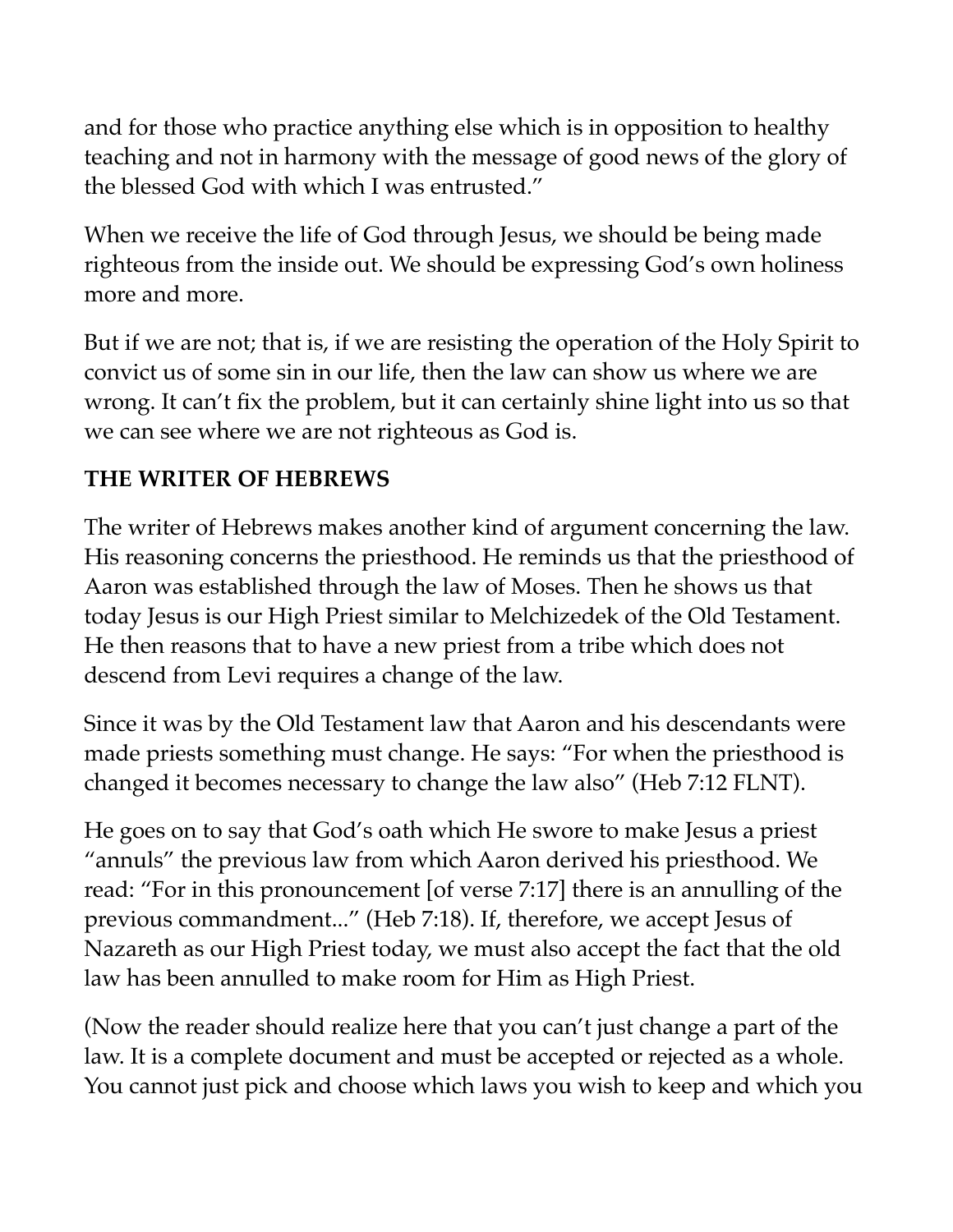don't like. Paul states: "Now I affirm to everyone who receives circumcision that he is under an obligation to practice the entire law" (Gal 5:3 FLNT). If you decide to keep one part of the law, you are obligated to keep all of it.

For example, if you think that you must keep the Sabbath as required by the law of Moses, then you also can't wear clothing with two different types of fabric woven together, such as "wool and linen" or cotton and polyester (Deut 22:11). Therefore, if you want Jesus as your High Priest, you cannot try to keep some or all of the laws and commandments associated with the Levitical priesthood at the same time.)

The writer of Hebrews strengthens his argument by emphasizing that the new covenant (contract) was made by God swearing an oath. The law – the first covenant (contract) – did not involve God swearing an oath but the fact that He swore an oath shows the seriousness and importance of the second contract.

He also explains that the law of Moses needed to be annulled "because of its weakness and ineffectiveness." We read: "For *in this pronouncement* there is an annulling of the previous commandment because of its weakness and ineffectiveness" (Heb 7:18 FLNT). He calls it "weak" and "ineffective" because it was unable to make anyone perfect (vs 19).

Paul helps us understand the reason the law is so weak. It is because it depends upon human efforts such as will power, determination, dedication, earnest desire, etc. Romans 8:3 reads: "For the law was ineffective, being weak because it *only worked* through *the efforts* of the flesh." He continues by saying that God's plan for sending His Son is: "...so that the ordinances of the law would be fulfilled in those who don't conduct their lives following the flesh but following the Spirit" (Rm 8:4 FLNT).

The legislation which God wrote on stone was ineffective because it was subject to man's efforts. Now God has sworn a solemn oath to do away with the old, ineffective covenant and bring in a new one. This covenant is being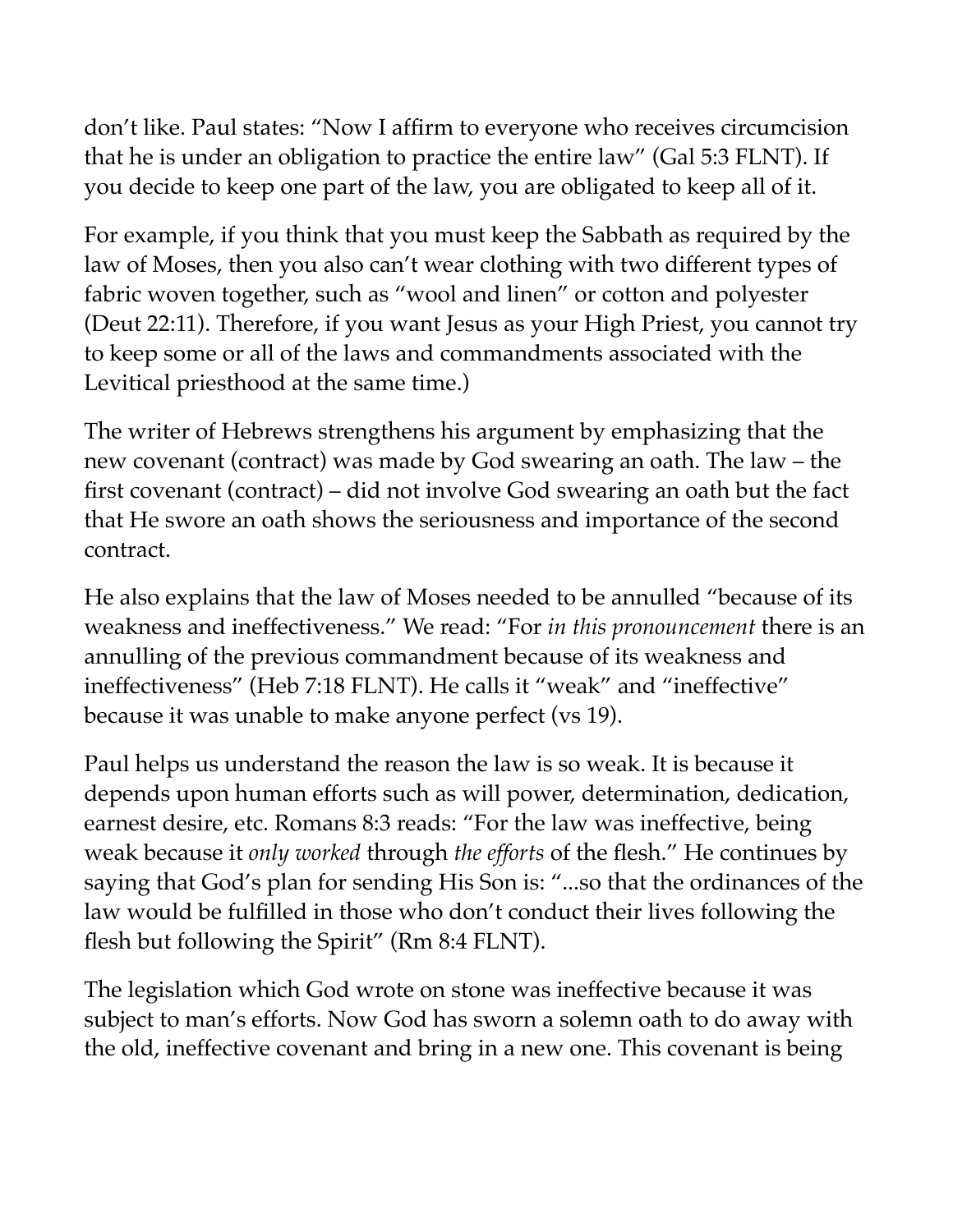written on our hearts by the Holy Spirit. When we allow Him to do this in us, this is really effective!

You see, God's plan is for us to really be made perfect. Someone who is truly walking in faith should express a righteousness which is superior to the law. Jesus proclaims: "For I say to you, that unless your righteousness exceeds the righteousness of the scribes and Pharisees, you will by no means enter into the kingdom *which comes from* the heavens" (Mt 5:20 FLNT).

The scribes and Pharisees tried very hard to keep every bit of the law. In fact, their whole lives were devoted to this single objective. Yet God expects something more from us. He expects our lives to be so full of Himself that His righteousness is expressed in us and through us. God's life within us is capable of revealing the entire character and personality of the Father, thus "fulfilling" the law.

Another argument which the writer of Hebrews puts forth is that the Old Covenant law, along with its rituals and sacrifices, doesn't satisfy God. This is important. Law-keeping does not satisfy the Father. However, the indwelling Christ of the New Covenant does. We read: "By first saying, 'Sacrifices and offerings don't satisfy your *true* intentions, neither do you take pleasure in them,' (which are *the things* offered according to the law) and then saying, 'Look, I have come to do your will,' he does away with the first in order to establish the second" (Heb 10:8,9 FLNT). Jesus does away with law in order to establish true righteousness in us through the agency of His own life.

## **A NEW WIND**

Recently, a new kind of twist to the idea of "law-keeping" has come to my attention. It is that, although the Gentiles are not obligated to keep the law, the Jews who are converted are still under this obligation. At least one person has insisted that Peter and the other converted Jews still kept the law.

It is clear from reading the New Testament that not all the converted Jews had Paul's understanding – which he claimed had come directly from Jesus (Gal 1:12) – and that some of them continued to adhere to the law. Since this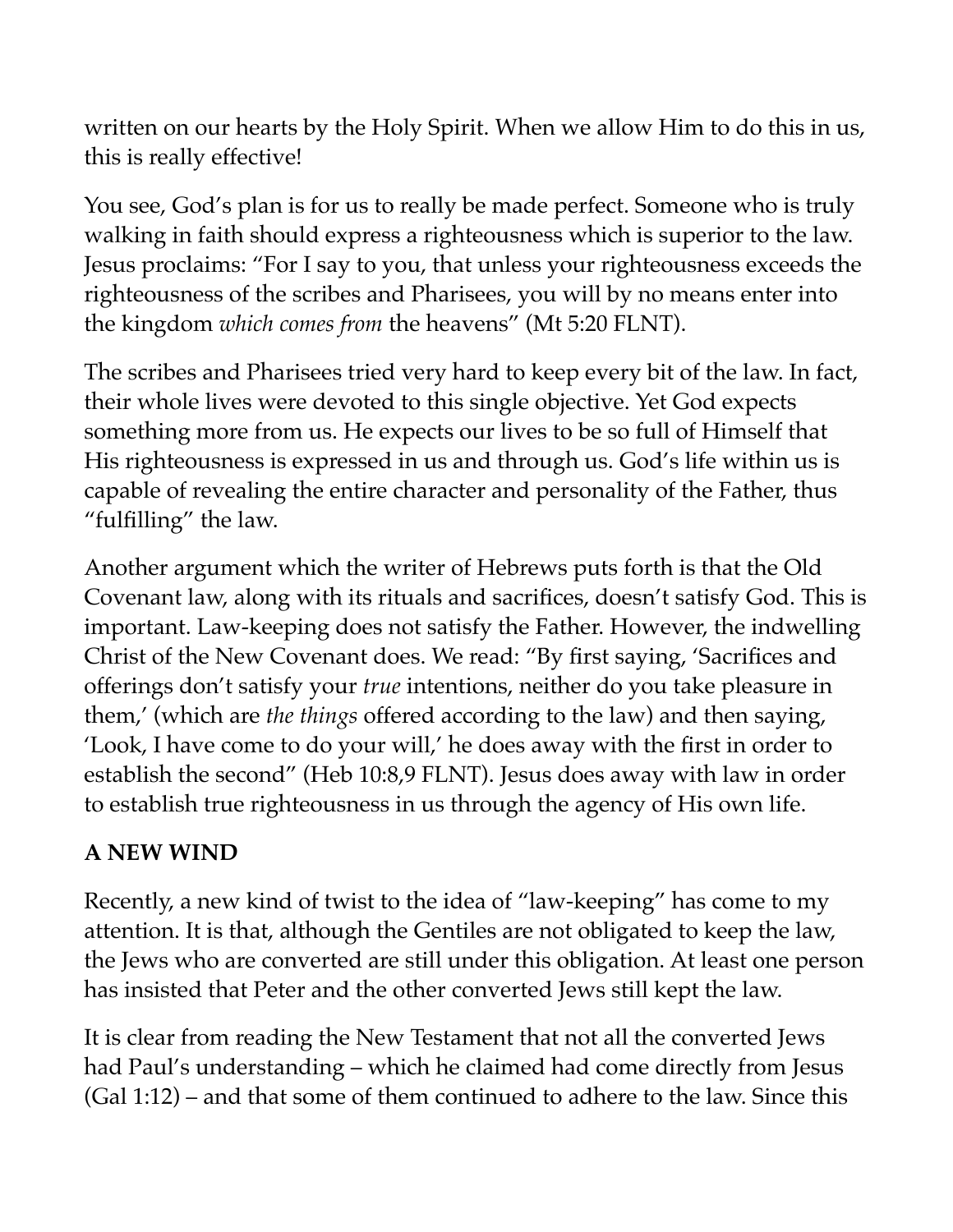new idea has come to the fore, we will spend some time examining it in the light of the scriptures. To some degree this argument depends on insisting that Peter and other significant figures in Jerusalem continued to adhere to the law.

When examining this question, the first thing we can notice is that Paul claims that Peter did not "live like a Jew" which must mean that he was not religiously complying with all the norms and regulations of the law. Paul, while rebuking Peter for withdrawing and not eating with the Gentile believers anymore said: "If you, being a Jew, live as the Gentiles and not as the Jews..." (Gal 2:14 FLNT). What's this? Peter didn't live like a Jew but instead like a Gentile? Could this mean that to some degree he had stopped adhering strictly to the law?

Also, we read that when Peter and those Jews with him withdrew, they: "betrayed their convictions" or "acted in a hypocritical manner" (Gal 2:13). This can only mean that they had already formed genuine convictions contrary to the law which forbade them to eat with Gentiles.

Logically, this conviction was that it was no longer necessary for them to keep the law. But when some others came along from "James," who were still bound by religious tradition, their upbringing and fear of men led them to betray what they really thought and to act hypocritically.

The next item we must consider is that in Jesus, "...there can be neither Jew nor Greek" (Gal 3:28). In other words, there are not two separate categories any longer. They have been made one.

We read: "For he is our peace, the One who made both *Jews and Gentiles* one, having broken down the partition barrier between them, having destroyed the *motive for* antagonism in his physical body *through his death*" (Eph 2:14 FLNT). And how did He do this? "...by deactivating the law made up of commandments and decrees so that he could create in himself from the two, one new "man," so making peace" (Eph 2:15 FLNT).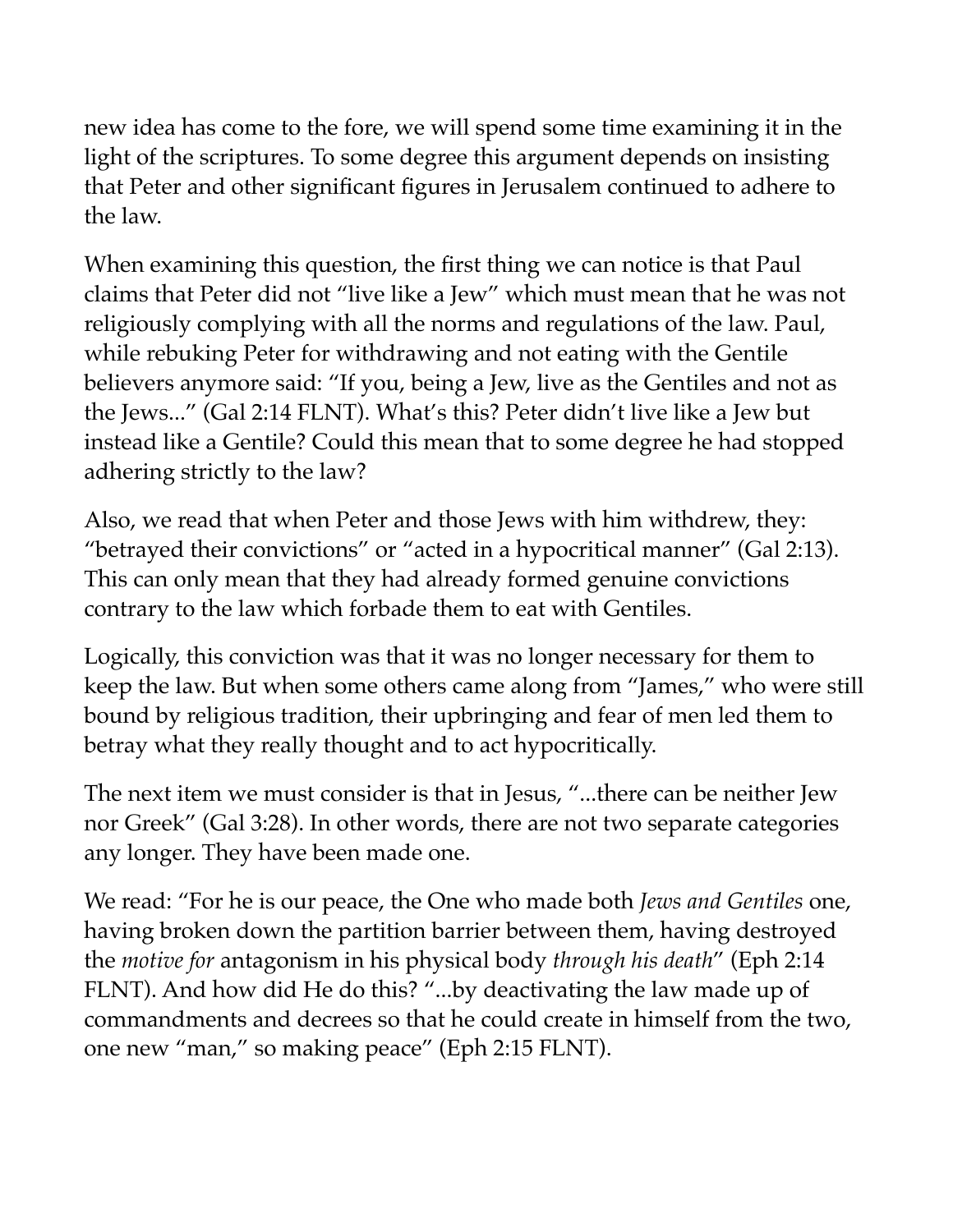The word "deactivate" in this verse is KATAERGEO in Greek and means according to Thayer:

- 1) to render idle, unemployed, inactivate, inoperative
- 1a) to cause a person or thing to have no further efficiency
- 1b) to deprive of force, influence, power
- 2) to cause to cease, put an end to, do away with, annul, abolish
- 2a) to cease, to pass away, be done away
- 2b) to be severed from, separated from, discharged from, loosed from any one
- 2c) to terminate all intercourse with one

In light of these scriptures, it is impossible that there are still two categories of believers: one which is free to not keep the law and another which still must do so.

Although Paul received this revelation directly from the Lord, there seem to be other brothers who were involved in the life of the early church who lacked this revelation. One such brother who stands out is James.

This James was not one of the apostles. The "James" who was chosen by Jesus was killed early on in the history of the church. This other James was one of Jesus' brothers who assumed a position of prominence among the believers after Jesus' death and resurrection.

In many of the instances of different early believers reverting to practicing the law, we find this James behind it. For example, when Peter drew back and stopped eating with the Gentiles, it was because "...certain *brothers* had come from James..." (Gal 2:12). Please notice it doesn't say that they came from Jerusalem, but from "James."

When Paul and others came to Jerusalem to resolve the question of whether or not the Gentiles needed to keep the law, Peter seemed quite clear that they were not obligated. We read this account in Acts 15 where he recited for them what God had showed him about the Gentiles and how God had acted towards them concerning faith and salvation.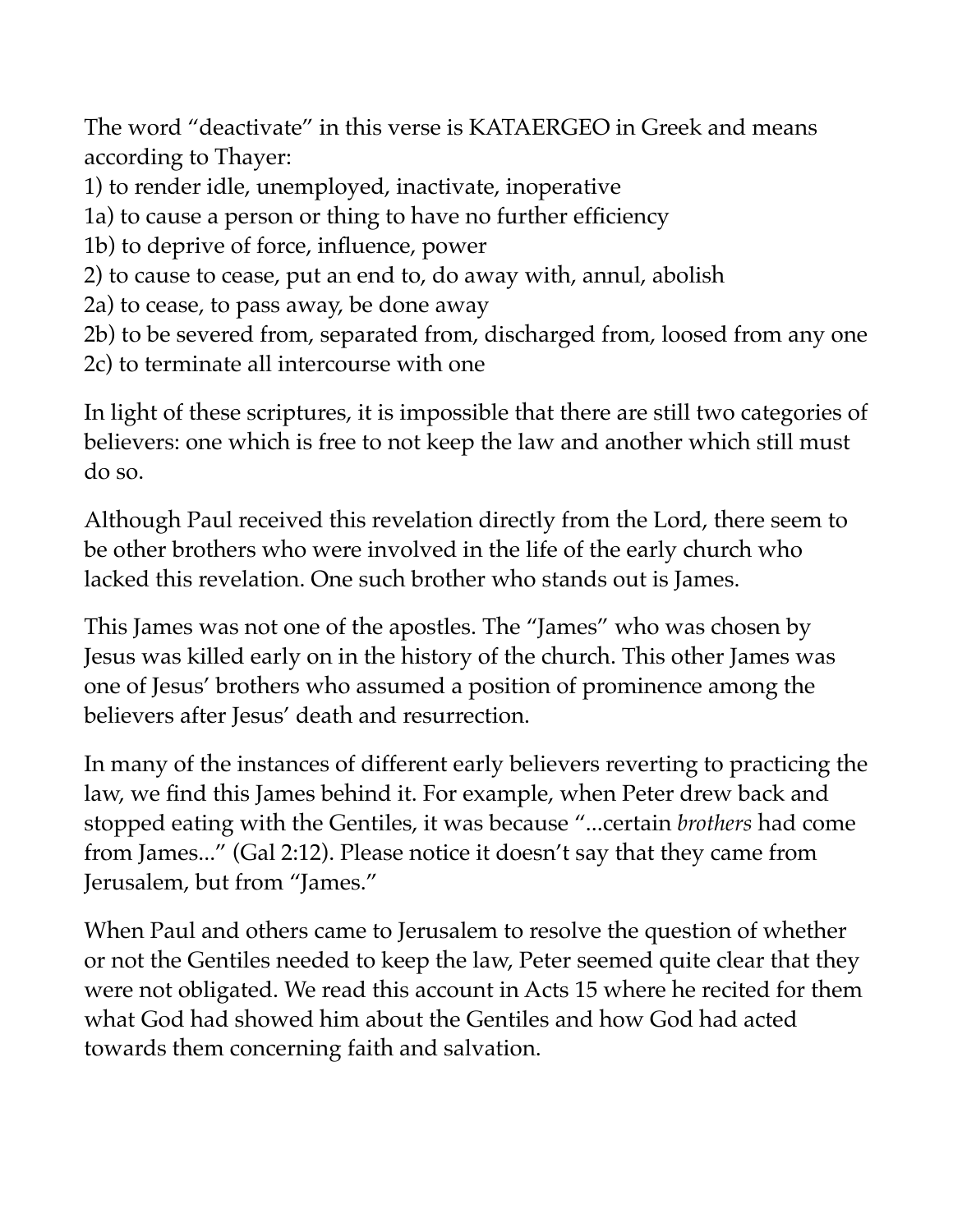But then James stepped in. It seemed as if he just couldn't stand it that the Gentiles could get off with no laws at all to keep. Therefore, he felt the need to create four "little" laws for them. He admits that it was his idea by saying: "Therefore, my judgment is..." (Acts 15:19 FLNT). Then he goes on to list his four "dogmas" (Gk).

It seems that Paul and the others went along with these little rules because it was not a heavy burden, being nowhere near as burdensome as trying to keep the whole law. So, they came to "unanimity" (Acts 15:25) and agreed with his suggestion. Later they said: "For it seemed to be good to the Holy Spirit and to us to lay upon you no greater burden..." (Acts 15:28 FLNT).

But in saying this, they must have been merely indicating that they had peace about the question of not laying a heavy burden on the Gentiles. Nowhere does it say that God spoke to them directly or that it was He who ordered these four dogmas to be kept. The truth is it was James who invented these things and the others just went along with it.

Although these brothers imply that the Holy Spirit upheld them in this conclusion, there is some serious doubt that God initiated it. If you think about it, it cannot be true that God values these four little laws above all the hundreds or even thousands of others contained in the Old Covenant. These include laws such as: not to murder, lie, commit adultery, rape, covet, steal, etc.

It is impossible that eating a strangled chicken, for example, which James sought to forbid is more evil in God's eyes, and therefore a more important law for the Gentile believers to keep, than these and many other extremely serious offenses. Is eating a strangled chicken worse than murder? Is it more offensive to God than adultery? Think about this a little.

There is no compelling logic to explain why the Gentiles should keep only these four rules and no others. James was correct when he said it was, "my judgment" (verse 19) that they should keep these four laws. Furthermore, three of these four "dogmas" seem to pertain to what we should or should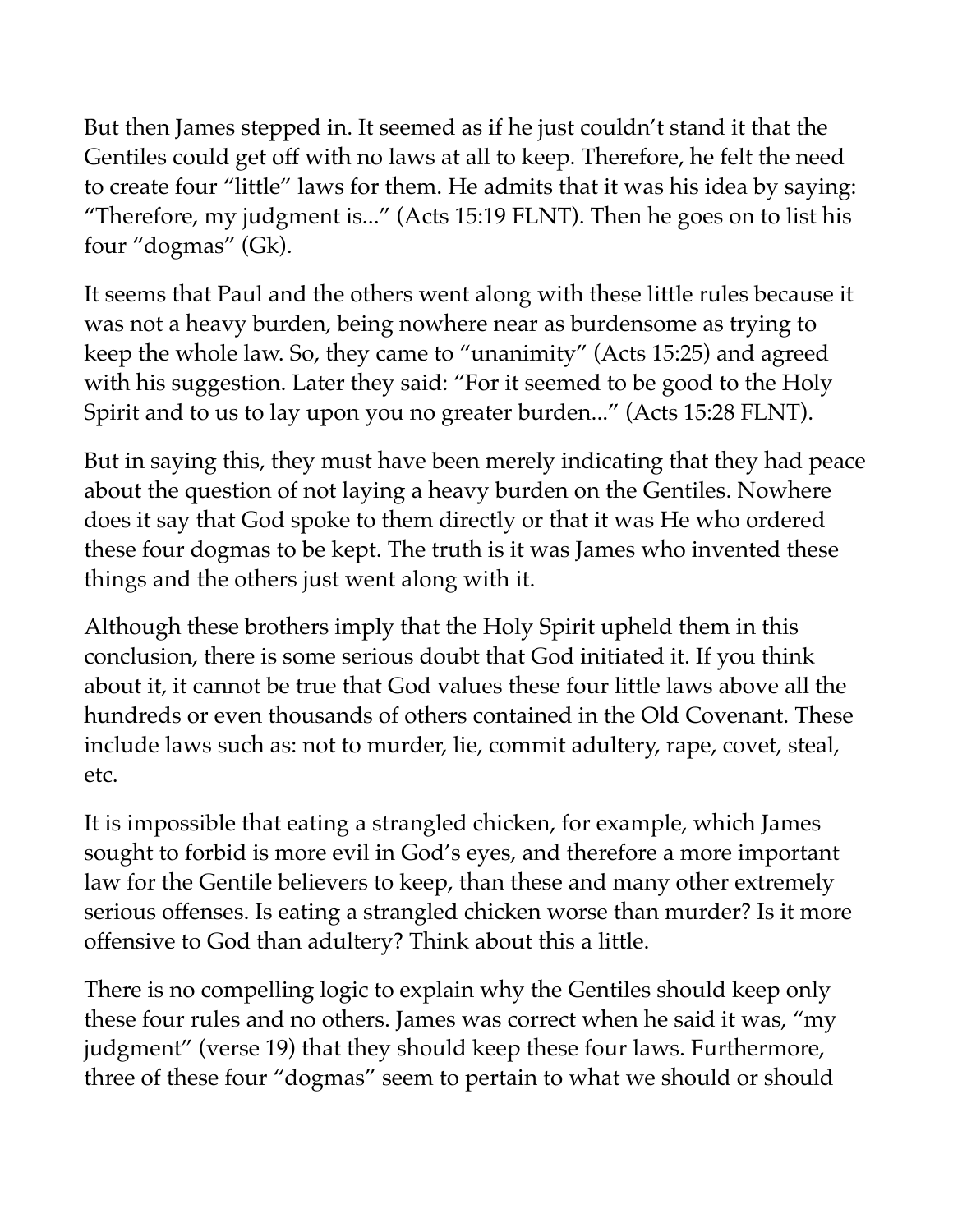not eat. Yet, Jesus taught that it is not what enters into our mouth which defiles us, but what comes out of it (Mk 7:15).

What we must conclude is that James, who seems to still have had a strong connection with the Jewish ceremonial law, suggested this; and since he seemed to be influential, and it was a light burden, the others went along with the compromise which gave them a sense of spiritual peace. Later however, Paul contradicts this admonition, at least concerning food sacrificed to idols (see 1 Cor 8:4-8).

To further investigate the influence of James with regard to the law, let us look at one of Paul's trips to Jerusalem. When Paul went to Jerusalem and was made a prisoner it seems that he did this against the guidance of God.

Why would someone think this? First, the Lord told him not to go. We read in Acts 21:4: "These disciples said to Paul through the Spirit that he should not go to Jerusalem." Numerous other prophets also told him of the many ruinous things which would happen to him there. Yet he persisted and went anyway. His motives for going are unclear, but it seems that even Paul had a few vestiges of the old religion left in him.

The catalyst for his being captured and imprisoned was his making a vow along with some other men and going to the temple. This was suggested to him by the "elders" in Jerusalem among whom was James, who is the only one mentioned by name (Acts 21:18).

Here James is again, involved in suggesting a little law-keeping so that the local Jews wouldn't realize what Paul really thought and taught. Although the scriptures don't say specifically that it was James who suggested this, it is entirely possible and in keeping with his other activities.

This writer understands these actions of Paul of going to the temple and taking this vow to be a mistake. Besides the bad results of his actions, he was also participating in something which did not harmonize with his teachings. Besides all the numerous verses which we have just examined, he also taught us that we are the true temple (1 Cor 3:16).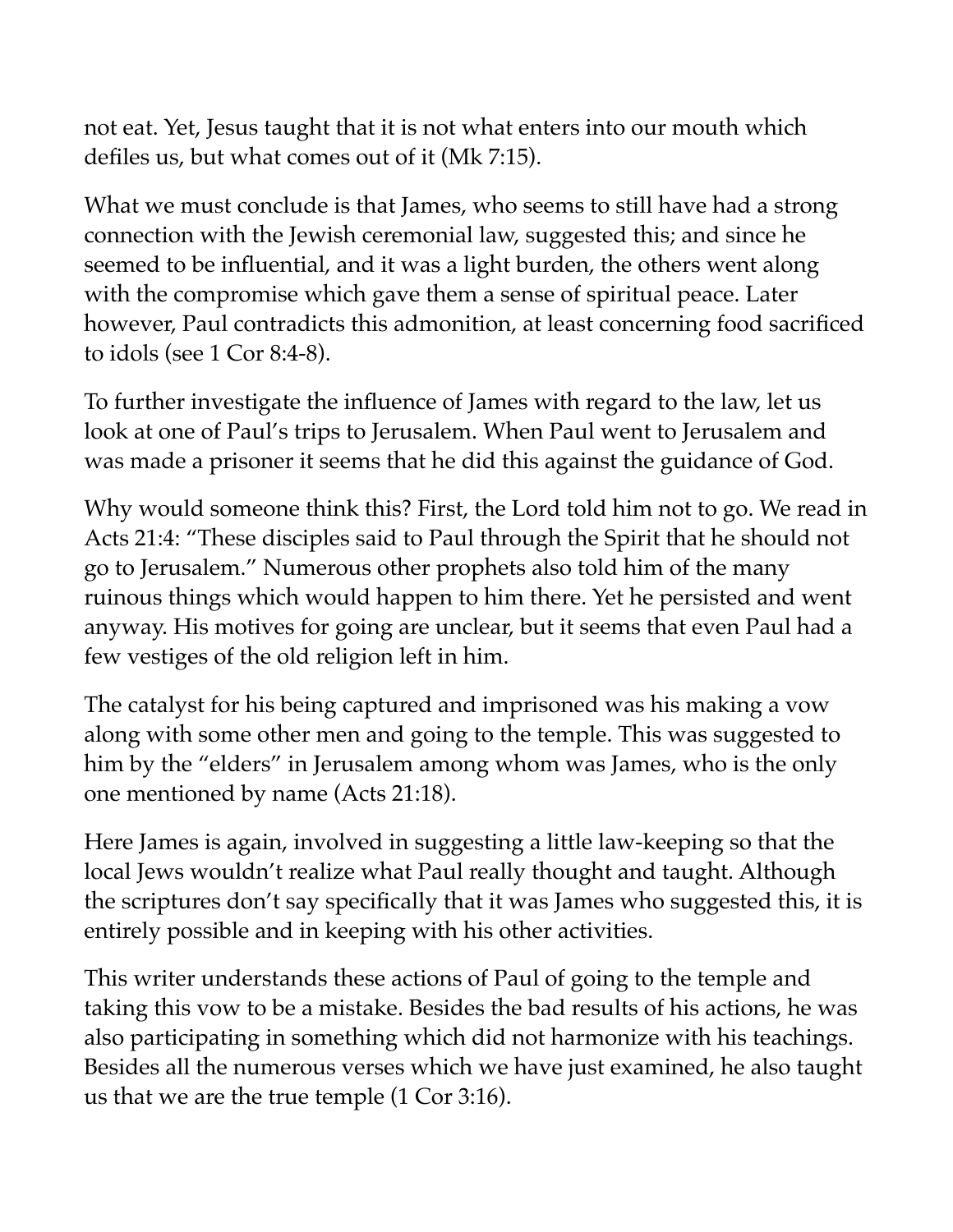Furthermore, he was waiting in the temple during a time of "purification" for an "offering" to be made for him and the others. This word "offering" can mean a bloodless oblation or a "sacrifice," presumably involving blood.

Now why would Paul be waiting for such a thing? How could he possibly need any kind of oblation or sacrifice in the old temple, after entering into Jesus the Anointed One? What conceivable "purification" could have been accomplished by any kind of physical washing or abstinence which Jesus did not fulfill through His death and resurrection?

Paul and Peter both taught us that we are already "washed" and "purified" in Jesus (1 Cor 6:11, 1 Pet 1:22). Paul is clearly involved in a compromise here to accommodate and pacify other brethren by doing some activities which do not fit well with the rest of his teaching. The results of his compromise with something which was less than the truth, had disastrous results.

So we see that a little law-keeping was not blessed. Paul himself teaches us that: "A little yeast leavens the whole lump of dough (Gal 5:9 FLNT). The context of this verse is Paul teaching us that the law does not and cannot justify us. Therefore, it is clear from the context that the "little yeast" or "little leaven" means "a little law-keeping."

This is just what Paul did in Jerusalem which cost him his freedom. This writer suspects that this experience gave Paul an even clearer understanding regarding the law which is reflected in his later writings.

*Other books by this same author:* 

# **THY KINGDOM COME**

# **LET MY PEOPLE GO!**

# **GENUINE SPIRITUAL AUTHORITY**